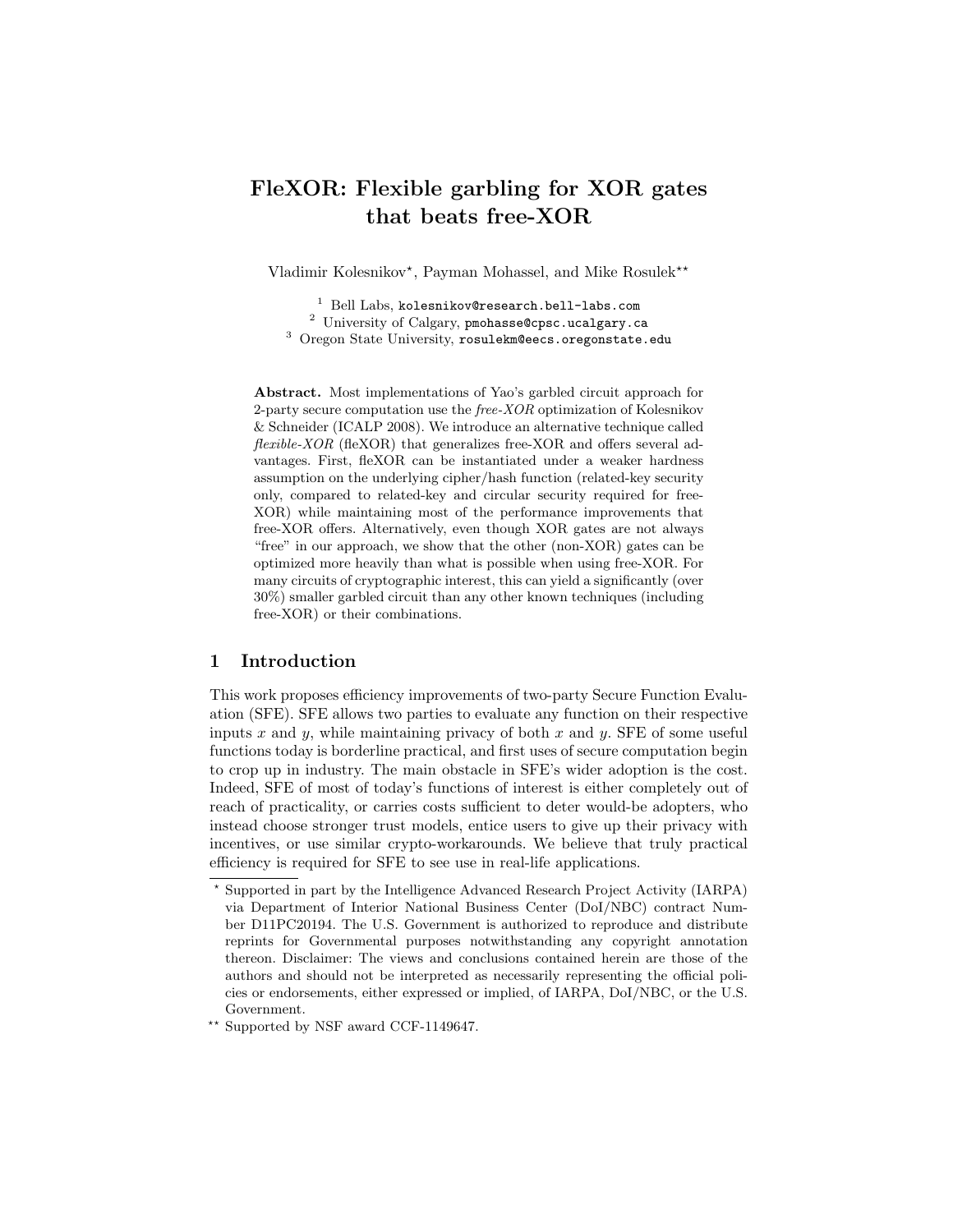Our results and motivation. We improve both the required assumptions and efficiency, albeit not both simultaneously, of a commonly used SFE tool, Garbled Circuit (GC).

On the practical side, our construction results in savings of GC size of over 30% (in garbled circuits typically analyzed in the literature) as compared to the state-of-the-art GC variant using the free-XOR technique of Kolesnikov & Schneider [15]. For a fundamental protocol, which has been studied and optimized for over three decades, this is a significant improvement. We emphasize that the fleXOR approach is more general than the specific instantiations we show, and we expect better optimizations to be discovered later on. At the same time, we prove that computing optimal instantiations (i.e. those minimizing the GC size) is NP-complete.

On the theoretical side, we aim to remove the Random Oracle (RO) requirement of the free-XOR technique without sacrificing efficiency. We weaken the RO assumption to that of correlation-robustness (CR) while retaining most of the performance improvements associated with free-XOR (only  $10-20\%$  loss for analyzed circuits).<sup>4</sup> This choice is natural, motivated by several pragmatic considerations:

(1) Perhaps most importantly, today an efficient GC protocol will almost certainly use the OT extension of Ishai et al. [11]. Indeed, the orders of magnitude efficiency improvement brought by the IKNP OT extension transformed the field of secure computation. The OT extension, as well as its follow-up constructions, requires CR hash functions. Thus, our choice allows to avoid the introduction of any additional assumptions in most cases.

(2) Another important factor is the degree of analysis of the candidate implementations of the employed function. Cryptanalysts study at length related-key attacks for real-world block ciphers/primitives, but, to our knowledge, key circularity attacks are less researched.

Further, the question of understanding and reducing/eliminating the RO assumption associated with free-XOR is motivated by recent work. Choi et al. [5] shows that circular-correlation robustness is a sufficient condition for free-XOR. It also presents a black-box separation which demonstrates that CR is strictly weaker than circular-correlation robustness (which, in turn, is weaker than RO). Choi et al. [5] explicitly leave open the question: "is there a garbled-circuit variant where certain gates can be evaluated for free, without relying on assumptions beyond CPA-secure encryption?" Addressing this question, Applebaum [1] showed that free-XOR can be realized in the standard model under the learning parity with noise (LPN) assumption. While novel at the fundamental level, the efficiency of the protocol of [1] is far from practical.

Our work raises and addresses related questions: Can the efficiency improvement of free XOR be extended? Can it be achieved under weaker assumptions?

<sup>&</sup>lt;sup>4</sup> In fact, there is no penalty at all for *formulas* (circuits with fan-out 1). That is, our approach matches the performance of free-XOR on formulas, but under the weaker correlation-robustness assumption.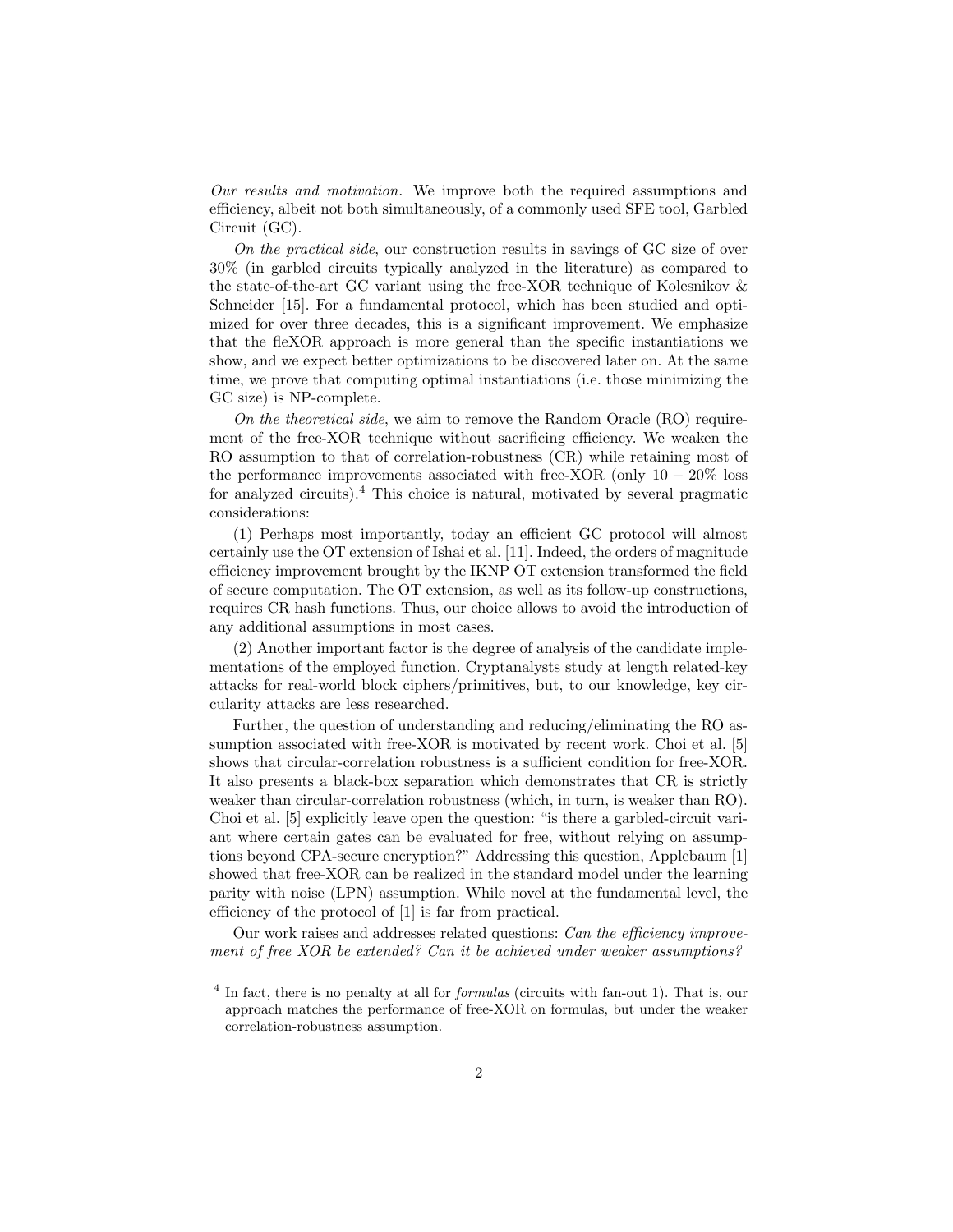Our metric: computation vs communication. In this work we focus on measuring performance by the size of the GC, a very clean and expressive metric. Since the associated computations are fast, we believe that in many (but not all, of course) practical scenarios communication complexity of our constructions will correlate with their total execution time. Indeed, in this work, we use aggressive (2-row) garbled row reduction (GRR2) due to Pinkas et al. [19], which involves computing polynomial interpolation. While more expensive than the standard PRF or hash function garbling, GRR2 nevertheless is a very efficient technique as evidenced by the performance experiments in [19]. GRR2 approach (denoted PRF-SS in the performance tables in [19]) is about 1x-3x times slower than the fastest experiment. However, note that a very fast 1Gbps network and a slow 2-core computer was used in [19]. Today, 1Gbps channel is still state-of-the-art, but computational power of a typical machine grew by factor of 4-6, mainly due to increased number of cores. Thus, we expect that today, the bottleneck of the [19] experiments would be in the network traffic, and not in the CPU load. This is even more likely to be so in the future, as historical hardware trends indicate faster advances in computational power than in network speeds.

At the same time, of course, specific use cases may dictate an extremely low-power CPU with an available fast network, which would imply different cost structure of our protocols. However, as argued above, today and in the expected future, communication performance is a good metric for our protocols.

## 1.1 Overview of Our Approach

In a garbled circuit, each wire receives a pair  $(A, B)$  of (bitstring) labels which conceptually encode TRUE and FALSE. Let us call  $A \oplus B$  the **offset** of the wire. The idea behind the free XOR technique is to ensure that all wires have the same (secret) offset. Then the garbled gate can be evaluated by simply XOR-ing the wire labels.

FleXOR. With the idea of "wire offsets" in mind, consider the case where an XOR gate's input wires do not have the same wire offset. Intuitively, the free-XOR approach can be applied if we "translate" the incoming wire labels to bring them to the desired output offset. Namely, let the two input wires have wire labels  $(A, A \oplus \Delta_1)$  and  $(B, B \oplus \Delta_2)$ , and suppose we would like the output wire labels to have offset  $\Delta_3$ . We then select random "translated" wire values  $A, B$ . Let E be gate encryption function. Then we can garble this XOR gate with the following ciphertexts:

$$
E_A(A)
$$
;  $E_{A\oplus \Delta_1}(A\oplus \Delta_3)$ ;  $E_B(B)$ ;  $E_{B\oplus \Delta_2}(B\oplus \Delta_3)$ ;

Now, the first two ciphertexts allow the evaluator to translate wire labels  $(A, A \oplus$  $\Delta_1$ ) with offset  $\Delta_1$  into new ones  $(\tilde{A}, \tilde{A} \oplus \Delta_3)$  of the desired offset  $\Delta_3$ . Similarly the last two ciphertexts permit  $(B, B \oplus \Delta_2) \rightsquigarrow (\widetilde{B}, \widetilde{B} \oplus \Delta_3)$ . Now, these "translated" wire labels share the same offset  $\Delta_3$  and so the output labels  $(A \oplus B, A \oplus B \oplus \Delta_3)$  can be obtained simply by XORing the "translated" labels.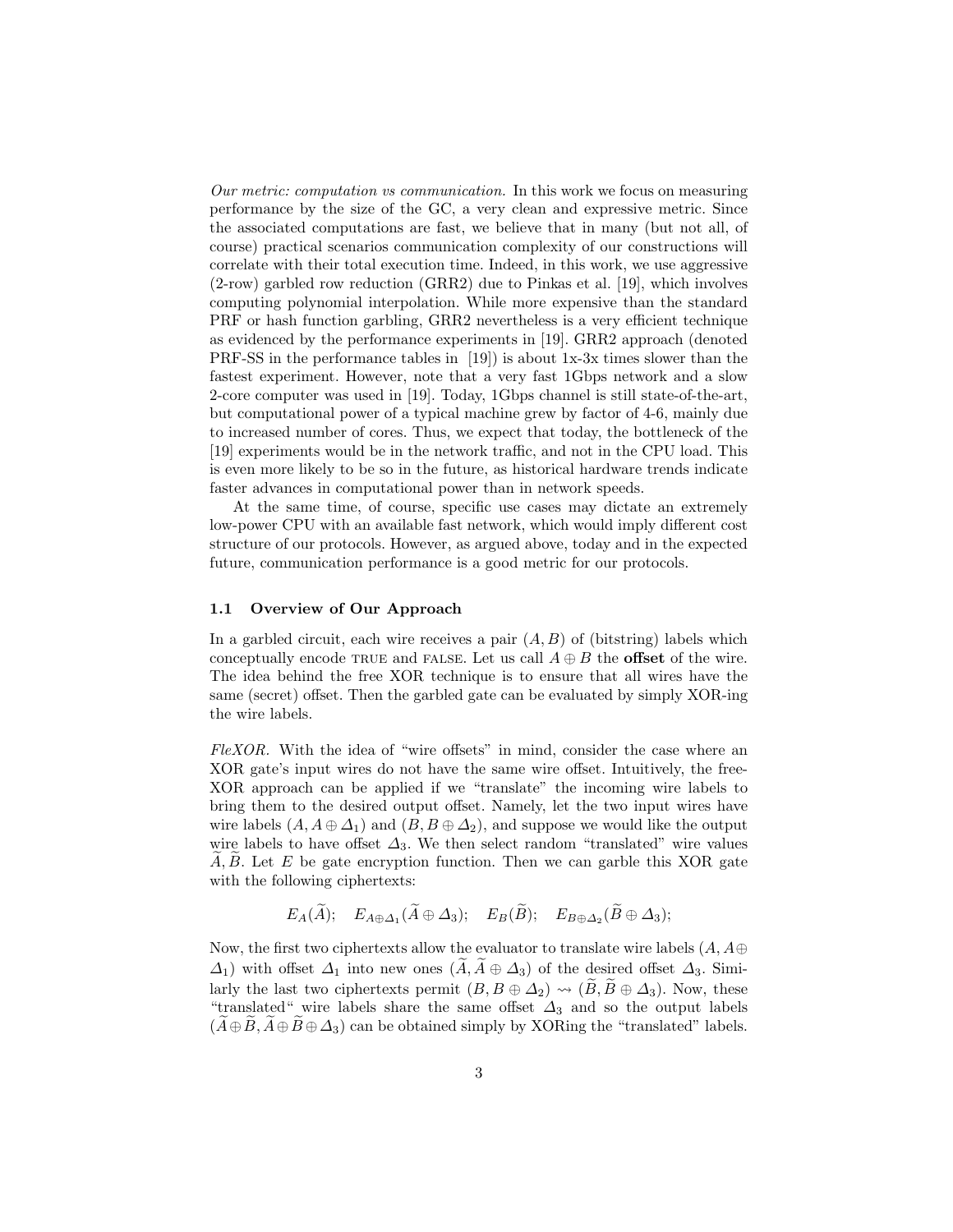So far we did not save anything: this method requires 4 ciphertexts to garble an XOR gate. However, we can reduce this cost with two simple observations:

- If we can arrange the wire label assignments so that  $\Delta_1 = \Delta_3$ , then the first two ciphertexts are not needed at all (the labels on this wire already have the correct offset). If  $\Delta_2 = \Delta_3$ , then the second two ciphertexts are not needed. Indeed,  $\Delta_1 = \Delta_2 = \Delta_3$ , corresponds to the free-XOR case.
- Next, we can apply a standard garbled row-reduction technique (GRR) of [19]. The idea is that ciphertexts 1  $\&$  3 above can always be set to the string  $0^{\lambda}$ , implicitly setting  $\tilde{A} = D_A(0^{\lambda})$  and  $\tilde{B} = D_B(0^{\lambda})$ , where D is the gate decryption function. Hence, ciphertexts 1 & 3 never need to be sent.

As a result, we obtain a method to garble XOR gates that requires 0, 1, or at most 2 ciphertexts total, depending on how many of  $\{\Delta_1, \Delta_2, \Delta_3\}$  are unique.<sup>5</sup> We call this method *flexible-XOR*, or **fleXOR** for short.

FleXOR application. We show how the fleXOR tool can be used to achieve the two goals motivating this work.

Consider grouping circuit wires into equivalence classes, where wires in the same equivalence class have the same offset. Since the arrangement of equivalence classes affects the cost of garbling each XOR gate, we are interested in assignments that minimize the total cost for all XOR gates.

If minimizing cost of XOR gates was the only constraint, then we could simply place all wires into a single equivalence class, and our construction in fact collapses to standard free-XOR. However, we consider additional constraints in class assignment, which result in the following improvements over the state-ofthe-art GC (with free-XOR  $+$  GRR):

– Performance improvement. Recall, row reduction [19] is a technique for "compressing" a standard garbled gate from a size of 4 ciphertexts down to either 3 or 2. Free-XOR is compatible with the milder 3-ciphertext row reduction (which we call GRR3), but not with the more aggressive 2-ciphertext variant (GRR2). The problem is that gates garbled under GRR2 will have output wire labels with an unpredictable offset  $-$  it is not possible to force them to use the global wire offset  $\Delta$  used by free-XOR. In contrast, our fleXOR generalization does not force any specific wires to share the same offset hence there is no inherent incompatibility with using GRR2. Nevertheless it is necessary to put some constraints on the class assignment (a "safety" property that we define). We propose a heuristic algorithm for obtaining a safe assignment, and use it to obtain significant reduction in the GC size, in the experiments we run.

 $^5$  Our high-level description does not indicate how to garble an XOR gate using just one ciphertext in the case that  $\Delta_1 = \Delta_2 \neq \Delta_3$ . This is indeed possible using similar techniques (perform free XOR on the input wires, since they share a common offset, and then, with one ciphertext, adjust the result to  $\Delta_3$ ). However, our wire-ordering heuristics never produce XOR gates with this property, hence we do not consider this case throughout the writeup.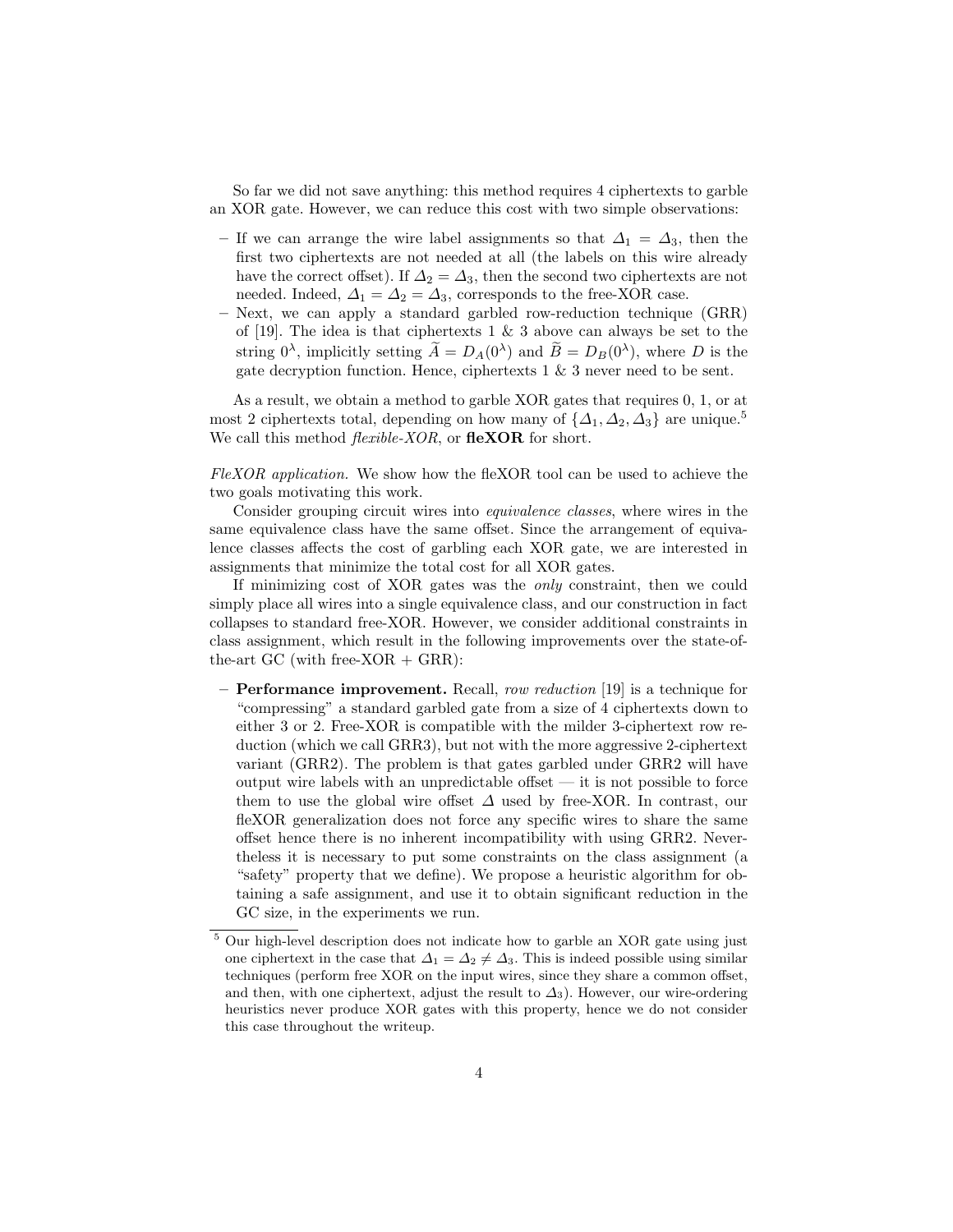– Weakened assumptions. In the free-XOR world, the non-XOR gates are garbled by encrypting plaintexts  $X, X \oplus \Delta$  using combinations of keys  $Y, Y \oplus$  $\Delta$ . The appearance of a secret value  $\Delta$  as both a key and plaintext requires a circularity assumption on the gate-level cipher [5]. With an appropriate constraint (i.e. monotonicity property) on wire equivalence classes, we can ensure that wire labels from the class indexed  $i$  are used as keys to encrypt wire labels only from a class indexed  $j > i$ . Under this additional constraint, our construction can be instantiated under a significantly weaker (related-key only, not circular) hardness assumption than free-XOR. At the same time, our experiments show only mild performance loss as compared to state-ofthe-art algorithms needing circularity assumption.

Recall that fleXOR easily collapses to free-XOR when grouping all wires in the same class. We view this as an important feature of our scheme. In terms of size of garbled circuits, free-XOR performs better in some settings while the new fleXOR method performs better in others. By adopting and implementing fleXOR, one can always have available both options, and seamlessly choose the best method via appropriate choice of wire equivalence classes.

## 1.2 Organization of Paper

After discussing related work (Section 1.3) and preliminaries (Section 2), we set up the required technical details. In Section 3, we formalize the notion of gate cipher and show that it can be instantiated with RO and correlation-robust (CR) functions. In Section 4, we explicitly write our circuit garbling scheme in the recent "garbling schemes" convention [3], and provide a proof of security with a concrete reduction to the security of the underlying gate cipher. In Section 5 we explicitly integrate garbled row reductions from [19] into the garbling protocols and prove security via concrete reductions.

Once this set up is in place, in Section 6 we present two algorithms for assigning wire classes. One, achieving what we call monotone ordering, allows us to avoid circularity in key applications. The second, more performance-oriented, achieving what we call safe ordering, allows our garbling protocols to generate GC up to and over 30% smaller than currently best known.

In Section 7, we provide detailed performance comparison of both of our heuristic algorithms.

## 1.3 Related work

Garbled circuit is a general and an extremely efficient technique of secure computation, requiring only one round of interaction in the semi-honest model. Due to this generality and practicality, GC and related protocols have been receiving a lot of attention in the literature.

The basic GC is so simple and minimal that it has proven hard to improve. Most of the GC research considers its application to solving problems at hand, such as set intersection, auction design, etc. A much smaller number of papers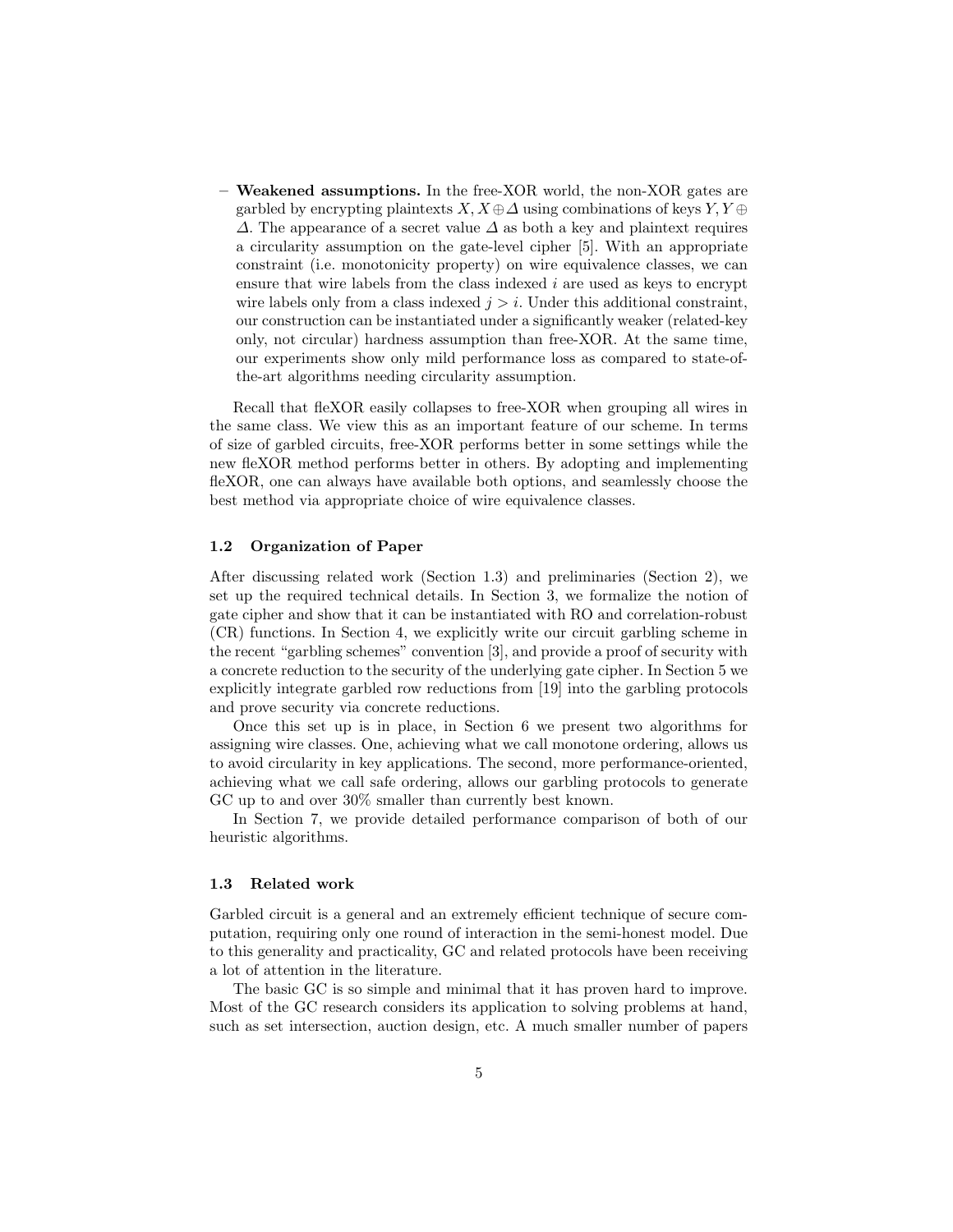deal with technical improvements to GC-based two-party SFE, such as OT extension [11, 14] or cut-and-choose improvements for malicious case [10, 16, 17].

Our work belongs to a third category, aiming to improve and understand the garbling scheme itself. Since the original paper of Yao over 30 years ago, only a few works fit into this category. Beaver et al. [2] introduced the pointand-permute idea, which allows the evaluator to decrypt just a single ciphertext in the garbled gate. Naor et al. [18] introduced 3-row garbled row reduction optimization. Kolesnikov and Schneider [15] introduced the popular free-XOR technique allowing XOR gates to be evaluated without cost. Pinkas et al. [19] introduced 2-row GRR and observed that GRR3 is compatible with free-XOR. Choi et al. and Appelbaum helped clarify the underlying assumptions for free-XOR, now seen as a natural part of GC. Choi et al. [5] weakened the free-XOR assumption, by defining a sufficient gate cipher property, circular security. Applebaum [1] showed how to implement free-XOR in the standard model (using the LPN assumption, and hence not competitive with today's standard GC).

In related but incomparable work, Kolesnikov and Kumaresan [13] obtained approximately 3x factor performance improvement over state-of-the-art GC by evaluating slices of information-theoretic GC of Kolesnikov [12]. Their protocol has linear number of rounds and is not secure against malicious evaluator. We also mention, but do not discuss in detail multi-party SFE such as [9, 8, 6].

Bellare et al. [3] introduced the garbling schemes abstraction, which we use here.

## 2 Preliminaries

#### 2.1 Code-based Games

We use the convention of code-based games [4]: A game  $\mathcal G$  starts by executing the Initialize procedure. Then the adversary  $A$  is invoked and allowed to query the procedures that comprise the game. When the adversary halts, the Finalize procedure is called with the output of the adversary. The output of the Finalize procedure is taken to be the outcome of the game, whose random variable we denote by  $\mathcal{G}^{\mathcal{A}}(\lambda)$ , where  $\lambda$  is the global security parameter.

#### 2.2 Garbling Schemes

Bellare, Hoang, and Rogaway [3] introduce the notion of a garbling scheme as a cryptographic primitive. We refer the reader to their work for a complete treatment and give a brief summary here.<sup>6</sup> A garbling scheme consists of the following algorithms: Garble takes a circuit f as input and outputs  $(F, e, d)$  where F is a garbled circuit, e is encoding information, and d is decoding information. Encode takes an input  $x$  and encoding information  $e$  and outputs a garbled input X. Eval takes a garbled circuit F and garbled input X and outputs a garbled

 $6$  Their definitions apply to any kind of garbling, but we specify the notation for *circuit* garbling.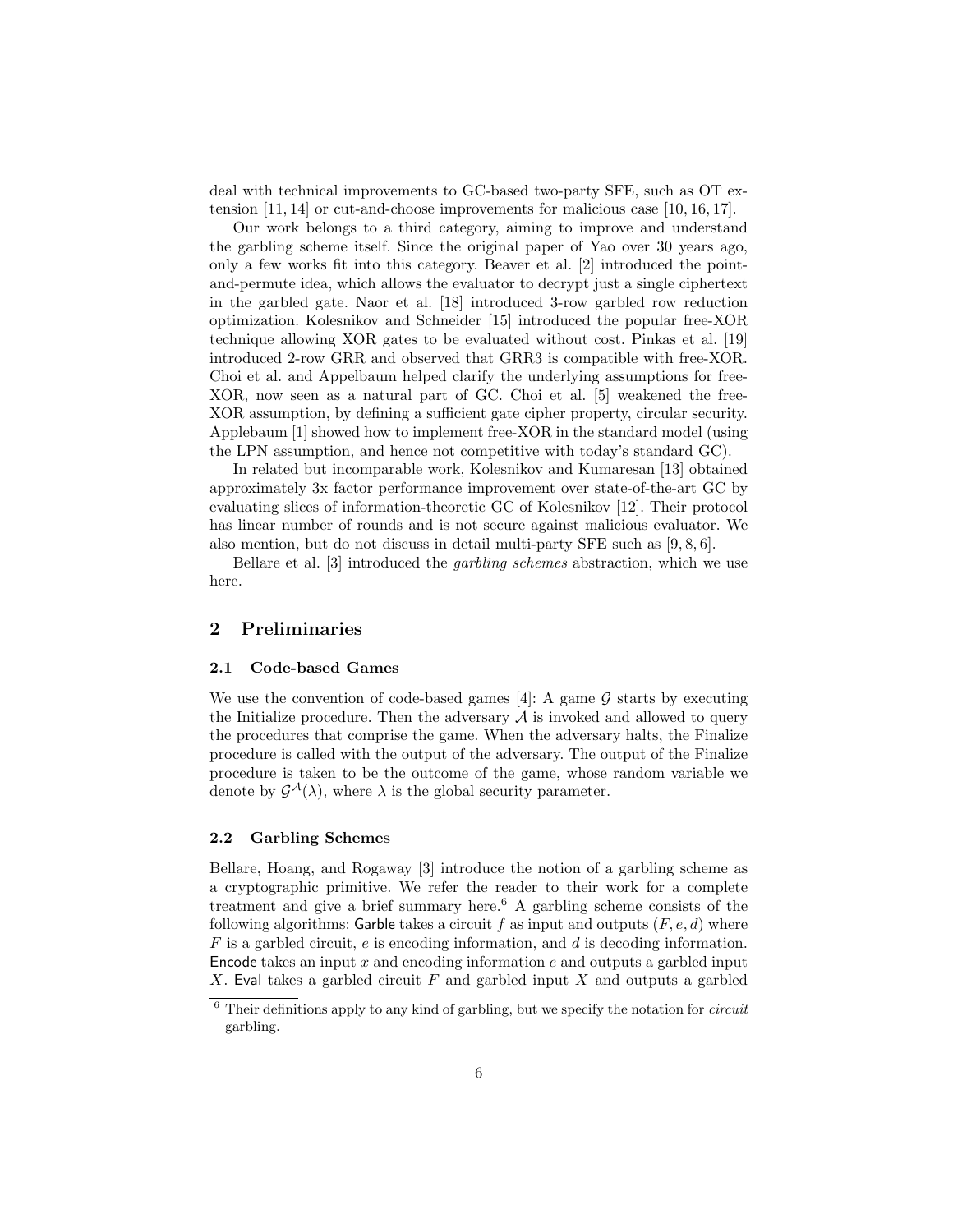output Y. Finally, Decode takes a garbled output  $Y$  and decoding information d and outputs a plain circuit-output (or an error  $\perp$ ).

Our work uses the prv.sim (privacy), obv.sim (obliviousness), and aut (authenticity) security definitions from [3], which we state below. In the prv.sim and obv.sim games, the Initialize procedure chooses  $\beta \leftarrow \{0, 1\}$ , and the Finalize $(\beta')$ procedure returns  $\beta \stackrel{?}{=} \beta'$ . In all three games, the adversary can make a single call to the Garble procedure, which is defined below. Additionally, the function  $\Phi$  denotes the information about the circuit that is allowed to be leaked by the garbling scheme; the function  $S$  is a simulator, and  $G$  denotes a garbling scheme.

| prv.sim $_{G,\Phi,\mathcal{S}}$ :                                                                     | obv.sim $_{G,\Phi,S}$ :                                                                      |  |  |  |
|-------------------------------------------------------------------------------------------------------|----------------------------------------------------------------------------------------------|--|--|--|
| $\text{Garble}(f, x)$ :<br>if $\beta = 0$                                                             | $\text{Garble}(f, x)$ :<br>if $\beta = 0$                                                    |  |  |  |
| $(F, e, d) \leftarrow$ Garble $(1^{\lambda}, f)$                                                      | $(F, e, d) \leftarrow$ Garble $(1^{\lambda}, f)$                                             |  |  |  |
| $X \leftarrow$ Encode $(e, x)$<br>else $(F, X, d) \leftarrow \mathcal{S}(1^{\lambda}, f(x), \Phi(f))$ | $X \leftarrow$ Encode $(e, x)$<br>else $(F, X) \leftarrow \mathcal{S}(1^{\lambda}, \Phi(f))$ |  |  |  |
| return $(F, X, d)$                                                                                    | return $(F, X)$                                                                              |  |  |  |
|                                                                                                       | aut $_G$ :                                                                                   |  |  |  |
| $\text{Garble}(f, x)$ :<br>$(F, e, d) \leftarrow$ Garble $(1^{\lambda}, f)$                           |                                                                                              |  |  |  |
| $X \leftarrow$ Encode $(e, x)$                                                                        |                                                                                              |  |  |  |
| return $(F, X)$                                                                                       |                                                                                              |  |  |  |
| Finally:                                                                                              |                                                                                              |  |  |  |
| return $\mathsf{Decode}(d, Y) \notin \{\bot, f(x)\}\$                                                 |                                                                                              |  |  |  |

We then define the advantage of the adversary in the three security games:

$$
\begin{aligned} \mathsf{Adv}_{G,\varPhi,\mathcal{S}}^{\mathsf{prv,sim}}(\mathcal{A},\lambda) := \left|\Pr[\mathsf{prv}.\mathsf{sim}_{G,\varPhi,\mathcal{S}}^{\mathcal{A}}(\lambda) = 1] - \frac{1}{2}\right|;\\ \mathsf{Adv}_{G,\varPhi,\mathcal{S}}^{\mathsf{obv,sim}}(\mathcal{A},\lambda) := \left|\Pr[\mathsf{obv}.\mathsf{sim}_{G,\varPhi,\mathcal{S}}^{\mathcal{A}}(\lambda) = 1] - \frac{1}{2}\right|.\\ \mathsf{Adv}_{G}^{\mathsf{aut}}(\mathcal{A},\lambda) := \Pr[\mathsf{aut}_{G}^{\mathcal{A}}(\lambda) = 1]; \end{aligned}
$$

## 3 Our Gate-Level Cipher Abstraction

Yao's technique conceptually garbles each gate with "boxes locked via two keys." We adopt the approach used by [19] and elsewhere, in which gates are garbled as  $H(w_i||w_j||T) \oplus w_k$ , where  $w_i, w_j$  are wire labels on input wires, T is a tweak/nonce,  $w_k$  is a wire label of an output wire, and H is a key-derivation function. We now describe more specifically what property is needed of  $H$ .

## 3.1 Definitions

We define two security games formally. They are parameterized by a KDF  $H: \{0,1\}^* \to \{0,1\}^{\lambda+1}$ . Game kdf.rk $_{H,n}$  includes the boxed statement, and kdf.circ $_{H,n}$  excludes the boxed statement.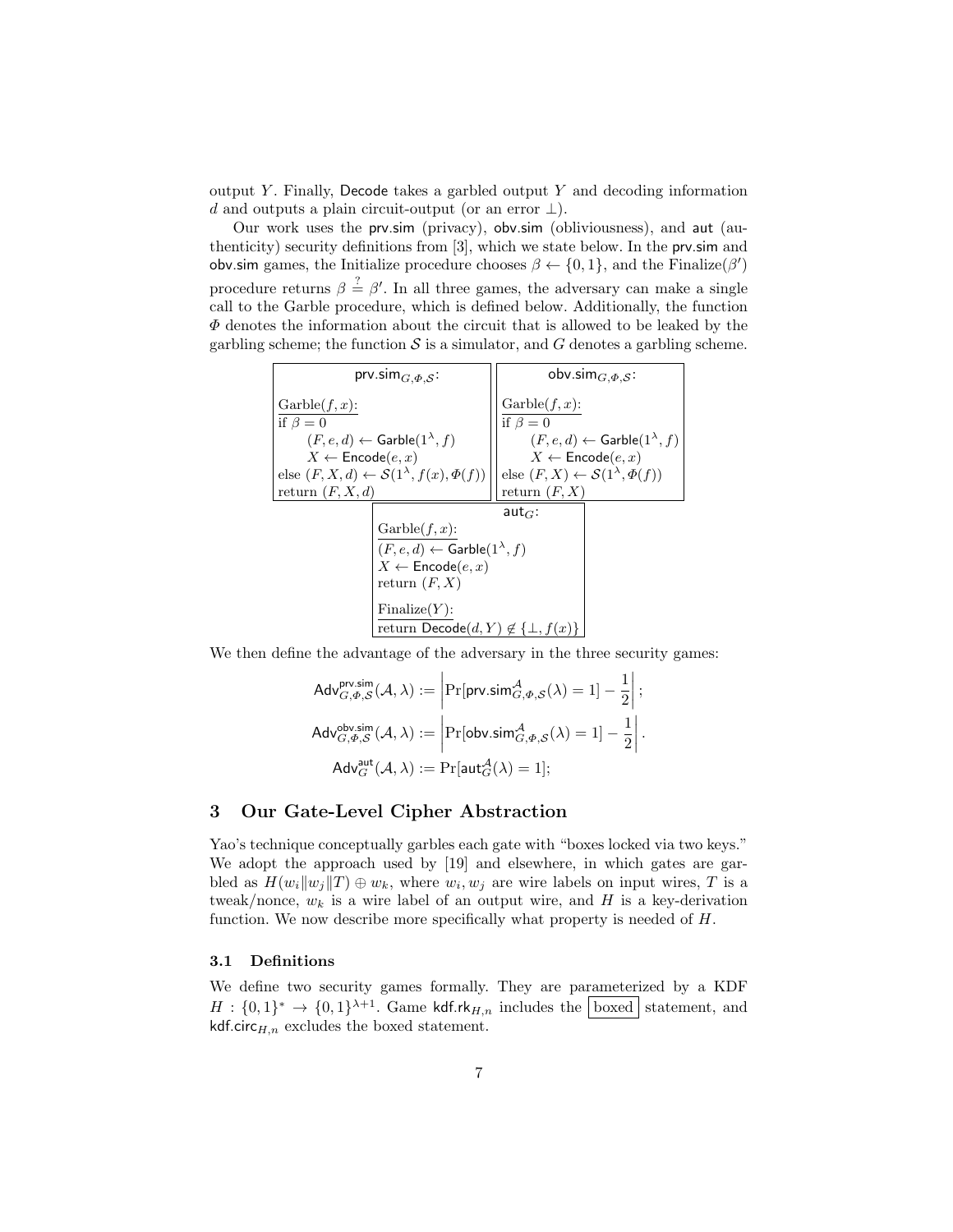Initialize: ∆1, . . . , ∆<sup>n</sup> ← {0, 1} λ ∆<sup>0</sup> := ∆<sup>∞</sup> := 0<sup>λ</sup> β ← {0, 1} Finalize(β 0 ): return β 0 ?= β Fn(X, Y, a, b, c, T): return ⊥ if T previously used in any Fn query or {a, b} ⊆ {0, ∞} or c ≤ max{a, b} if β = 0 then Z := H(X ⊕ ∆a, Y ⊕ ∆b, T) ⊕ (∆ck0) else Z ← {0, 1} λ+1 return Z

Briefly, the games proceed as follows. The challenger generates  $n$  random (secret) wire offsets  $\{\Delta_i\}_i$ , where n is a parameter of the game. The values  $\Delta_0 := \Delta_\infty := 0^\lambda$  are set as a convenience.

The adversary can then make queries of the form  $H(X \oplus \Delta_a, Y \oplus \Delta_b, T) \oplus \Delta_c$ , provided that at least one of  $\{\Delta_a, \Delta_b\}$  is unknown (i.e.,  $a, b \notin \{0, \infty\}$ ), and the tweak values  $T$  are never reused. The result of this expression should be indistinguishable from random.

In the kdf.rk variant of the game, there is an additional "monotonicity" restriction, that  $c > \max\{a, b\}$ , which prevents the adversary from invoking "key cycles" among the secret  $\Delta_i$  values. It is in this setting that having two values  $\Delta_0$  and  $\Delta_{\infty}$  is convenient. A query of the form  $H(X, Y \oplus \Delta_i, T)$  can be made via  $a = 0, b = i, c = \infty$ , so that the monotonicity condition is satisfied  $(c = 0,$ for example, would break monotonicity).

**Definition 1.** Let  $H: \{0,1\}^* \to \{0,1\}^{\lambda+1}$  be a KDF, A be a PPT adversary, and the games kdf.rk $H_{H,n}$ , kdf.circ $H_{n}$  be defined as above. We then define the advantage of the adversary in these games as:

$$
\mathsf{Adv}_{H,n}^{\mathsf{kdf},\mathsf{rk}}(\mathcal{A},\lambda) := \left| \Pr[\mathsf{kdf}.\mathsf{rk}_{H,n}^{\mathcal{A}}(\lambda) = 1] - \frac{1}{2} \right|;
$$
\n
$$
\mathsf{Adv}_{H,n}^{\mathsf{kdf},\mathsf{circ}}(\mathcal{A},\lambda) := \left| \Pr[\mathsf{kdf}.\mathsf{circ}_{H,n}^{\mathcal{A}}(\lambda) = 1] - \frac{1}{2} \right|
$$

Single-key vs. Dual-key. In our main construction, we garble XOR gates using only one key (wire label) and non-XOR gates using two keys (wire labels). We let  $H^2$  be a synonym for H, and define shorthand:

$$
H^1(K, T) \stackrel{\text{def}}{=} H^2(K, K, T)[1..\lambda]
$$

We take only the first  $\lambda$  bits of the output for  $H^1$  because we do not need the 1 extra bit in our construction when using  $H<sup>1</sup>$  (the extra bit is used for the permute bit, which is easier to handle for XOR gates).

Since  $H^1$  takes a shorter input than  $H^2$ , it is conceivable that  $H^1$  could be implemented more efficiently than  $H^2$  in practice (e.g., invoking a hash function with a smaller input and hence fewer iterations). However, this kind of optimization not the focus of our work.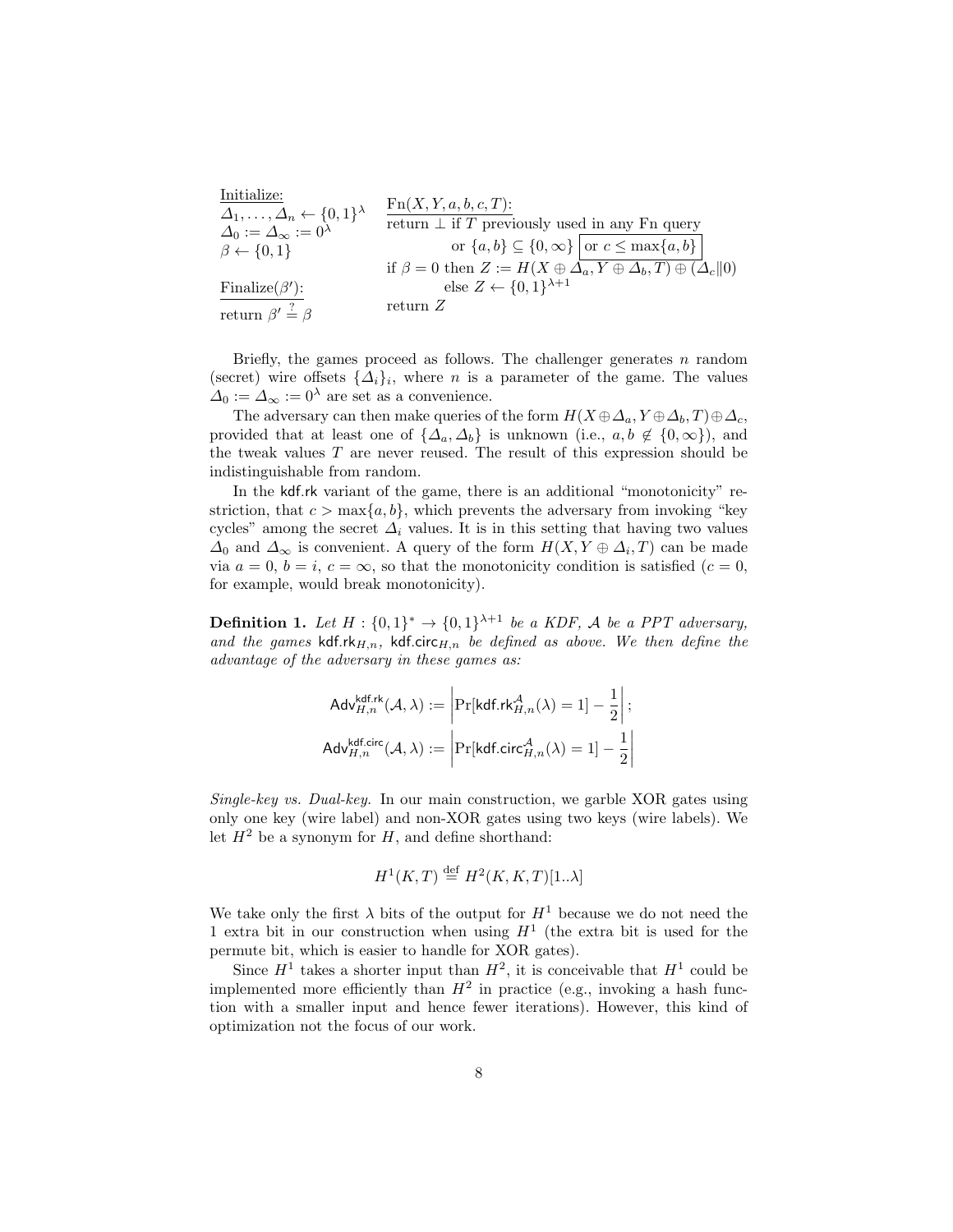#### 3.2 Instantiation from a Random Oracle

**Lemma 1.** Let  $H : \{0,1\}^* \to \{0,1\}^{\lambda+1}$  be a random oracle. Then for all A, we have  $\mathsf{Adv}_{H,n}^{\mathsf{kdf,circ}}(\mathcal{A},\lambda) \leq 16n(q_A+q_C)^2/2^{\lambda}$ , where  $q_A$ ,  $q_C$  are the number of queries made to the random oracle (locally) and to the Fn procedure, respectively, by  $A$  (and n is the parameter of the security game).

#### 3.3 Instantiation from Correlation-Robustness

The free-XOR approach was formally proven secure in the RO model, and believed secure under some (unspecified) variant of correlation-robustness [11]. Choi et al [5] showed that the most natural variant of correlation-robustness (called 2-correlation-robust) was in fact insufficient for free-XOR. Below we have translated their definition to the framework of code-based games. We then show that 2-correlation-robustness is sufficient for kdf.rk security.

Definition 2 (adapted from [5]). Let  $H : \{0,1\}^* \rightarrow \{0,1\}^{\lambda+1}$  be a hash function.<sup>7</sup> Define  $\mathsf{Adv}_{H}^{2\textsf{corr}}(\mathcal{A}, \lambda) := |\Pr[2\textsf{corr}_{H}^{\mathcal{A}}(\lambda) = 1] - \frac{1}{2}|\$ , where  $2\textsf{corr}_{H}$  is the game defined as follows:

| Initialize:<br>$\Delta \leftarrow \{0,1\}^{\lambda}$          | $Fn(X, Y, T)$ :<br>return $\perp$ if this query previously made                                                         |
|---------------------------------------------------------------|-------------------------------------------------------------------------------------------------------------------------|
| $\beta \leftarrow \{0, 1\}$                                   | if $\beta = 0$ then $Z_1 := H(X \oplus \Delta, Y \oplus \Delta, T)$<br>$Z_2 := H(X \oplus \Delta, Y, T)$                |
| Finalize( $\beta$ ):<br>return $\beta \stackrel{?}{=} \beta'$ | $Z_3 := H(X, \qquad Y \oplus \Delta, T)$<br>else $Z_1, Z_2, Z_3 \leftarrow \{0,1\}^{\lambda}$<br>return $Z_1, Z_2, Z_3$ |

**Lemma 2.** For all probabilistic polynomial-time A, we have  $\mathsf{Adv}_{\Sigma,n}^{\mathsf{kdf},\mathsf{rk}}(\mathcal{A},\lambda) \leq$  $n \cdot \mathsf{Adv}_R^{2corr}(\mathcal{A}',\lambda)$ , where  $\mathcal{A}'$  has comparable runtime to  $\mathcal{A}$ .

## 4 Baseline Construction

We now present our "basic" fleXOR garbling scheme. It requires some auxiliary information about the circuit, defined below:

**Definition 3.** A wire ordering for a boolean circuit C is a function  $\mathcal{L}$  that assigns an integer to each wire in C. Without loss of generality, we assume that  $im(\mathcal{L}) = \{1, \ldots, L\}$  for some integer L, and we denote  $|\mathcal{L}| = L$ . We say that  $\mathcal{L}$ is monotone if:

1. for each XOR gate, with input wires i  $\mathcal{B}$  j and output wire k:  $\mathcal{L}(k) \geq$  $\max\{\mathcal{L}(i), \mathcal{L}(i)\}\$ , and

 $7$  H may be drawn from a family of hash functions, but for simplicity we refer to H as a single function.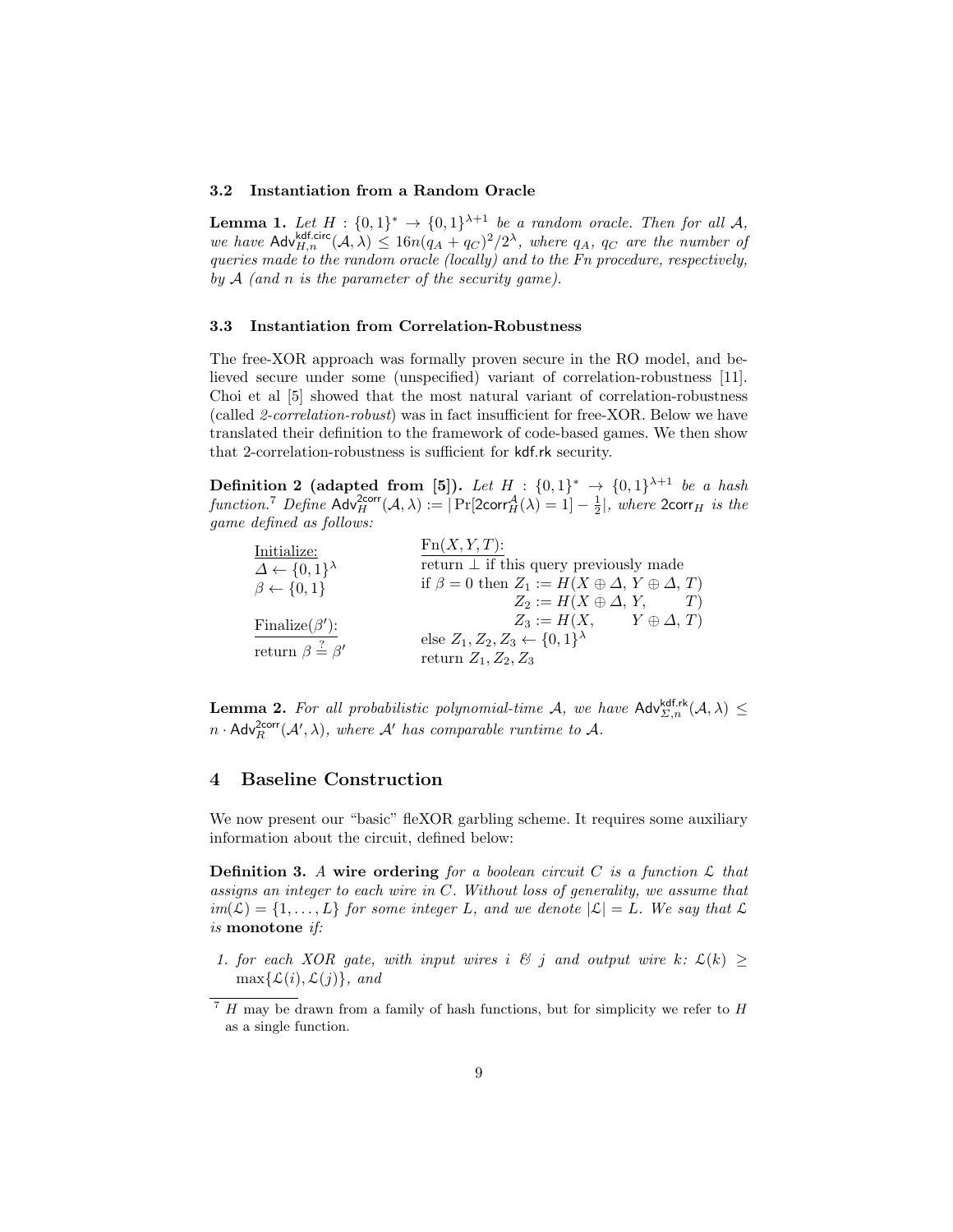

Fig. 1. Our baseline garbling scheme

2. for each non-XOR gate, with input wires i  $\mathcal{B}$  j and output wire k:  $\mathcal{L}(k)$  $\max\{\mathcal{L}(i), \mathcal{L}(j)\}.$ 

We now give the complete description of our garbling scheme. Following [3], the scheme consists of 4 algorithms: Garble, Encode, Eval, Decode. We make one syntactic change, and allow Garble to accept as input auxiliary information  $\mathcal{L},$ which is a wire ordering of the given circuit.

The scheme is described formally in Figure 1. It follows the typical Yao approach for garbling a circuit. Briefly, for each wire  $i$ , the garbler chooses two wire labels  $w_i^0, w_i^1$  such that  $w_i^0 \oplus w_i^1 = \Delta_{\mathcal{L}(i)}$ . We use the point-and-permute bit optimization of [18], where a permute bit  $b_i$  is chosen so that  $w_i^{b_i}$  encodes FALSE on wire *i*, and  $w_i^{1 \oplus b_i}$  encodes TRUE. Non-XOR gates are garbled in the usual way.

XOR gates use the approach described in the introduction. Namely, suppose an XOR gate has input wires i, j and output wire k. If  $\mathcal{L}(i) = \mathcal{L}(k)$ , then no action is required for wire  $i$  in this gate (and no ciphertexts are included in the garbled circuit). Otherwise, we choose "adjusted" wire labels  $\widetilde{w}_i^0$ ,  $\widetilde{w}_i^1$  whose offset<br>is the target value  $A_{\text{min}}$  and provide two ciphertexts that allow the evaluator is the target value  $\Delta_{\mathcal{L}(k)}$  and provide two ciphertexts that allow the evaluator to obtain  $\tilde{w}_i^b$  from  $w_i^b$ . The same logic applies for input wire j, and finally a "free<br>NOP" is performed on these editated wire labels XOR" is performed on these adjusted wire labels.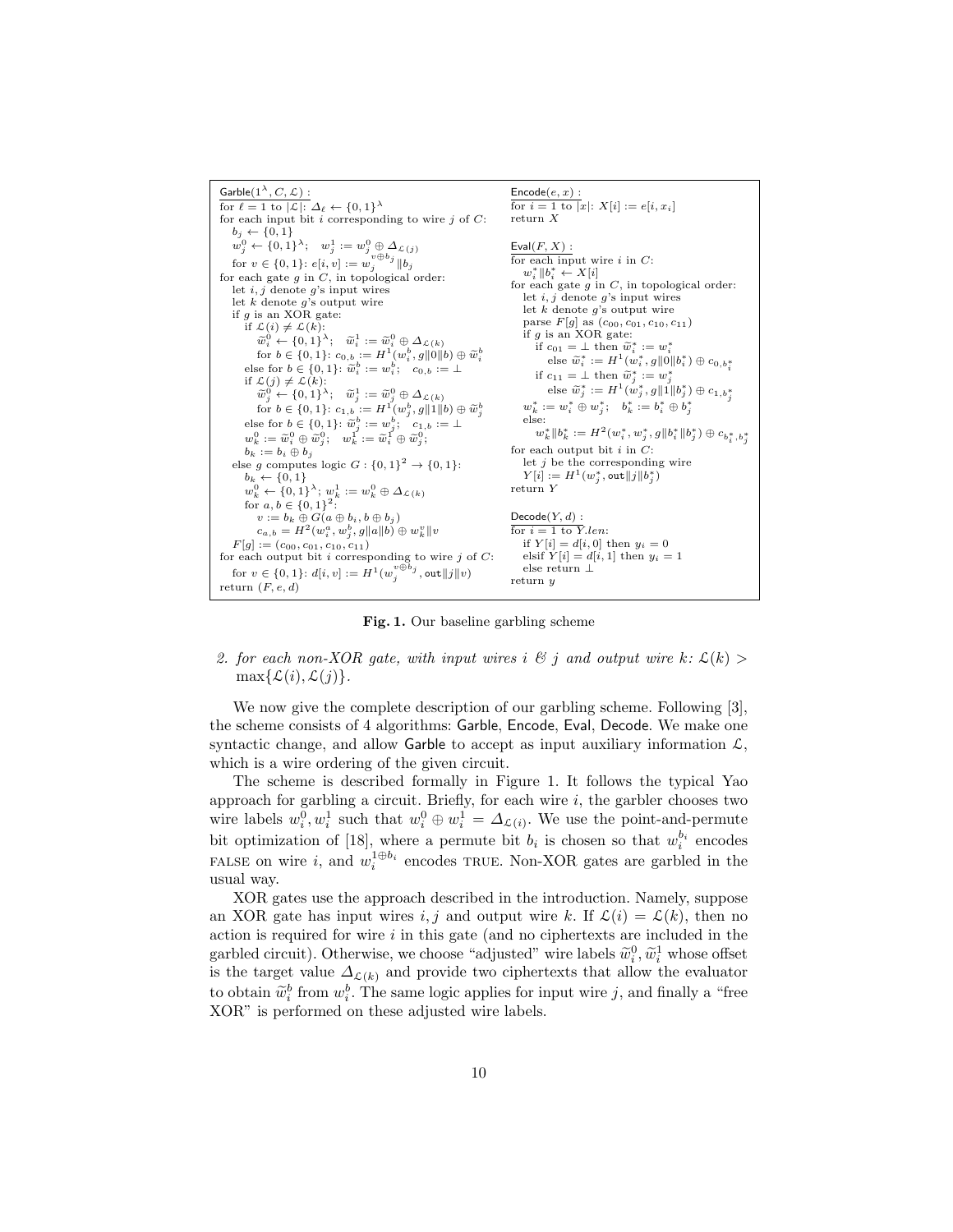**Theorem 1.** Let  $G[H]$  denote our garbling scheme (Figure 1), where H is a KDF. Let  $\Phi$  denote the side information function that leaks the circuit topology, distinction between XOR vs non-XOR gates (but not distinctions among non- $XOR$  gates), and the wire ordering function  $\mathcal L$  used. Then, for all probabilistic polynomial-time  $A$ , there exists a polynomial-time simulator  $S$  such that:

$$
\mathsf{Adv}_{G[H], \varPhi, \mathcal{S}}^{\mathsf{prv.sim}}(\mathcal{A}, \lambda) \leq \mathsf{Adv}_{H, |\mathcal{L}|}^{\mathsf{kdf.circ}}(\mathcal{A}', \lambda)
$$

where  $A'$  has runtime essentially the same as  $A$ . Furthermore, when the wire ordering function  $\mathcal L$  is **monotone**, we have:

$$
\mathsf{Adv}_{G[H], \varPhi, \mathcal{S}}^{\mathsf{prv.sim}}(\mathcal{A}, \lambda) \leq \mathsf{Adv}_{H, |\mathcal{L}|}^{\mathsf{kdf.rk}}(\mathcal{A}', \lambda)
$$

## 5 Incorporating Row Reductions

Row-reduction optimizations were introduced by Naor et al. [18] and later formalized and extended by Pinkas et al. [19]. They describe two flavors of row reduction, which we discuss and adapt to our fleXOR technique.

#### 5.1 Optimization 1: Mild Row Reduction

In the first variant of row reduction, Naor et al. describe how to reduce standard 4-ciphertext garbled gates to 3 ciphertexts. Conceptually, this is done by fixing one of the ciphertexts to be the all-zeroes string. The idea is that if, say,  $c_{00}$ is known to always consist of all zeroes, then it does not actually need to be included in the garbled output.

For example, when garbling a non-XOR gate we see that ciphertext  $c_{00}$  will be zero if the appopriate output wire label (concatenated with its permute bit) is chosen to be  $H^2(w_i^0, w_j^0, g||00)$ , which is the value that would be used to mask that wire label.

Hence, instead of choosing wire labels and permute bits uniformly, we choose one wire label to be an output of the KDF H and set the other label so that the two labels have the desired offset. We can use this idea with our XOR gates as well, following the ideas described in the introduction. Recall that to garble an XOR gate, we choose random "adjusted" wire labels for each input wire (whose offset requires adjusting). Instead of choosing these adjusted wire labels uniformly, we choose them to be the appropriate output of the KDF.

The formal description of this optimization is given in the full version. When garbling XOR gates, the ciphertexts  $c_{00}, c_{10}$  are always empty (implicitly set to all zeroes). Hence, XOR gates require 0, 1, or 2 ciphertexts. For non-XOR gates, the ciphertext  $c_{00}$  is always empty (implicitly set to all zeroes), so these gates require 3 ciphertexts.

That this optimization requires no additional properties of the wire ordering, and it achieves essentially identical security to our baseline construction: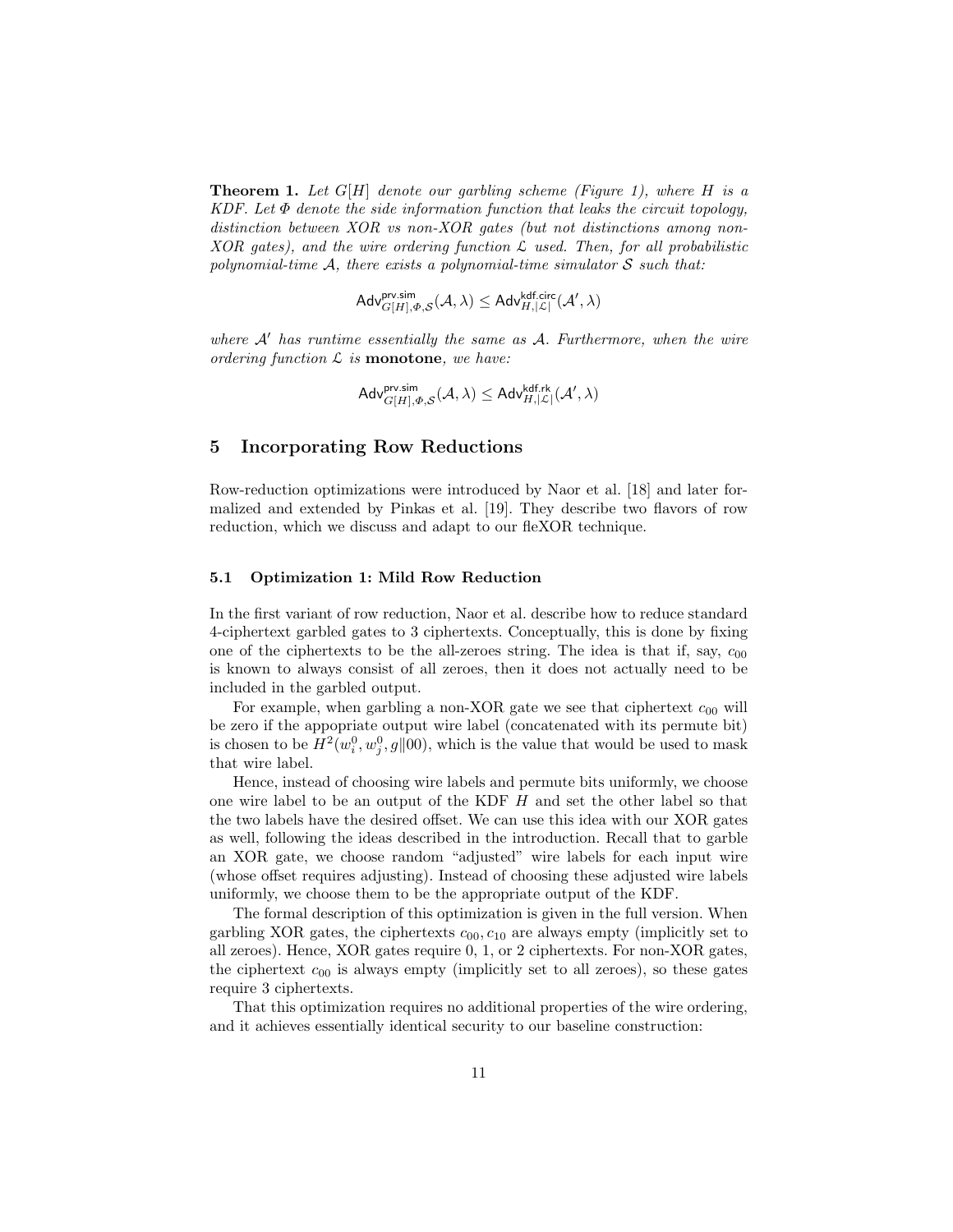**Theorem 2.** Let  $G^1[H]$  denote our "optimization  $\#1$ " garbling scheme described above. Let  $\Phi$  be as in Theorem 1. Then, for all probabilistic polynomialtime A, there exists a polynomial-time simulator  $S$  such that:

$$
\mathsf{Adv}_{G^1[H], \varPhi, \mathcal{S}}^{\mathsf{prv.sim}}(\mathcal{A}, \lambda) \leq \mathsf{Adv}_{H, |\mathcal{L}|}^{\mathsf{kdf.circ}}(\mathcal{A}', \lambda)
$$

where  $A'$  has runtime essentially the same as  $A$ . Furthermore, when the wire ordering function  $\mathcal L$  is **monotone**, we have:

$$
\mathsf{Adv}_{G^1[H], \varPhi, \mathcal{S}}^{\mathsf{prv.sim}}(\mathcal{A}, \lambda) \leq \mathsf{Adv}_{H, |\mathcal{L}|}^{\mathsf{kdf.rk}}(\mathcal{A}', \lambda)
$$

#### 5.2 Optimization 2: Aggressive Row Reduction

The second variant of row reduction reduces each garbled gate from 4 to 2 ciphertexts. Here we consider applying this optimization to the non-XOR gates in our scheme. This optimization has the effect of setting both output wire labels (and hence, their offset) implicitly. Superficially, this seems at odds with our approach, in which we always choose wire labels to have some desired offset.

However, suppose that  $q$  is a non-XOR gate with output wire  $k$ . If we process this gate before any other wire i with  $\mathcal{L}(i) = \mathcal{L}(k)$ , then we can indeed set the offset  $\Delta_{\mathcal{L}(k)}$  implicitly based on the result of the row-reduction applied to this gate. If we process the gates in a topological order, one can capture this property by requiring that  $\mathcal{L}(k) > \mathcal{L}(j)$  for every wire j that influences k (i.e. j has to be processed before  $k$ ). We will also require that no other non-XOR gate in the circuit has output wire k' with  $\mathcal{L}(k) = \mathcal{L}(k')$ , though XOR gates can safely have this property.

The necessary properties on the wire ordering are summarized in the following definition:

**Definition 4.** We say that  $\mathcal{L}$  is safe if:

- 1. for each non-XOR gate g with output wire k, and each wire j that influences<sup>8</sup> g, we have  $\mathcal{L}(k) > \mathcal{L}(j)$ .
- 2. for each value  $\ell$ , there is at most one non-XOR gate whose output wire k satisfies  $\mathcal{L}(k) = \ell$ .

Note that a wire ordering may be any combination of safe/non-safe, monotone/nonmonotone.

We say that a topological ordering of gates in a circuit  $C$  is safety-respecting of  $\mathcal L$  if for every non-XOR gate q with output wire k, q appears earlier in the ordering than any other gate g' with output wire k' satisfying  $\mathcal{L}(k) = \mathcal{L}(k')$ .

Assuming that  $\mathcal L$  is safe, we can garble all non-XOR gates using only two ciphertexts, plus 4 additional bits. XOR gates still require 0, 1, or 2 ciphertexts as in the previous section.

 $8 \text{ A wire } j$  influences a wire k if there is a directed path in the circuit that contains wire  $j$  before wire  $k$ .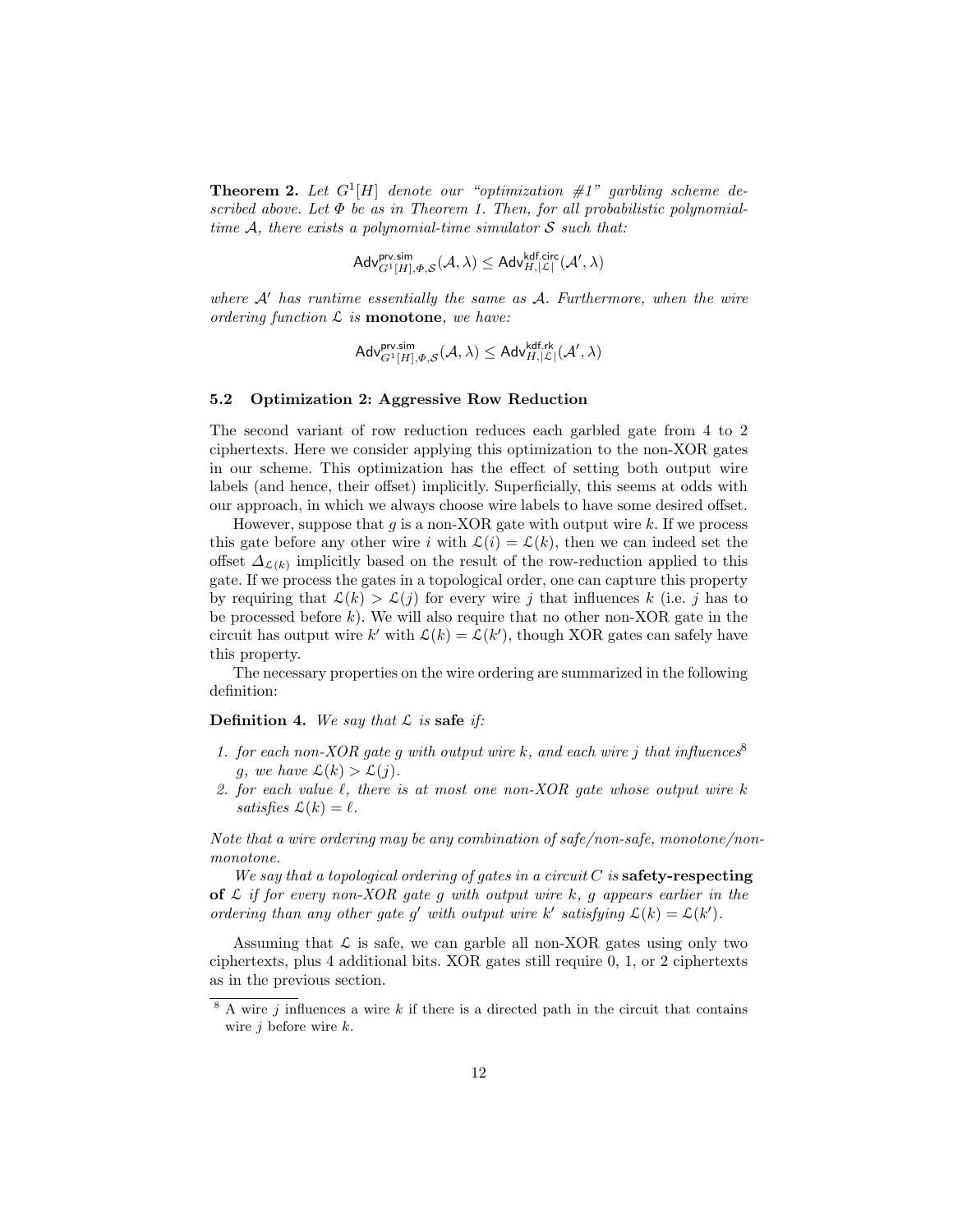Our approach for row-reduction is the same as [19], but we give a short overview here in the interest of completeness. For simplicity, we assume that all non-XOR gates compute boolean-AND logic. Briefly, for each  $(a, b)$ , we compute  $V_{ab} = H^2(w_i^a, w_j^b, g||a||b)$ . Hence, only one  $V_{ab}$  value is accessible to the evaluator. If the evaluator obtains  $V_{ab}$  with  $(a, b) = (\bar{b}_i, \bar{b}_j)$ , then the evaluator has TRUE on both input wires and hence this  $V_{ab}$  should allow the evaluator to obtain the "TRUE" output wire label  $w_k^{1 \oplus b_k}$ . All other  $V_{ab}$  values should allow the evaluator to obtain the "FALSE" label  $w_k^{b_k}$ .

To make this work, let  $P$  be the degree-2 polynomial that passes through the 3 points of the form  $(2a + b, V_{ab})$ , for the  $(a, b)$  pairs which are supposed to yield  $w_k^{b_k}$ . Then let Q be the degree-2 polynomial that passes through the points  $(4, P(4))$ ,  $(5, P(5))$ , and the point  $(2a + b, V_{ab})$  for the "other" pair  $(a, b)$ . The idea is that we can give the evaluator the values  $P(4)$  and  $P(5)$ . When combined with his unique  $V_{ab}$  value, he can interpolate to obtain either the polynomial P or Q, depending on the output logic of the gate. Hence, we can set the two wire labels to be points on P and Q respectively, say,  $P(-1)$  and  $Q(-1)$ .

The formal description of this optimization is given in the full version. We must also account for the permute bits, which require 4 extra bits. Overall, each AND-gate requires  $2\lambda + 4$  bits, while XOR-gates still require 0,  $\lambda$ , or  $2\lambda$  bits. We require the garbling procedure to process gates in a safety-respecting topological order, which ensures that  $\Delta_{\ell}$  gets set (while garbling an AND-gate) before it is used when later garbling an XOR gate.

**Theorem 3.** Let  $G^2[H]$  denote our "optimization  $\#2$ " garbling scheme described above. Let  $\Phi$  be as in Theorem 1. Then, for all probabilistic polynomialtime A, there exists a polynomial-time simulator  $S$  such that:

$$
\mathsf{Adv}_{G^2[H], \varPhi, \mathcal{S}}^{\mathsf{prv,sim}}(\mathcal{A}, \lambda) \leq (n+1) \cdot \mathsf{Adv}_{H, |\mathcal{L}|}^{\mathsf{kdf,circ}}(\mathcal{A}', \lambda)
$$

where  $A'$  has runtime essentially the same as  $A$ . Furthermore, when the wire ordering function  $\mathcal L$  is **monotone**, we have:

$$
\mathsf{Adv}_{G^2[H], \varPhi, \mathcal{S}}^{\mathsf{prv,sim}}(\mathcal{A}, \lambda) \leq (n+1) \cdot \mathsf{Adv}_{H, |\mathcal{L}|}^{\mathsf{kdf}, \mathsf{rk}}(\mathcal{A}', \lambda)
$$

## 5.3 GRR2-Salvaging

In general, it is not possible to combine fleXOR garbling with aggressive row reduction if the wire ordering is non-safe. Nevertheless, we observe that it is possible to garble *one* non-XOR gate in each  $\mathcal{L}$ -equivalence class using aggressive row reduction. Roughly speaking, for each value  $\ell$ , we identify the topologically first non-XOR gates g whose output wire i satisfies  $\mathcal{L}(i) = \ell$ . We ensure that g is processed before any other such gates, garble it with GRR2, and use the result to implicitly set  $\Delta_{\ell}$ . The remaining gates in g's equivalence class can then be garbled using GRR3.

This approach slightly generalizes our construction in the previous section. It provides a modest reduction in size, which we discuss in Section 7.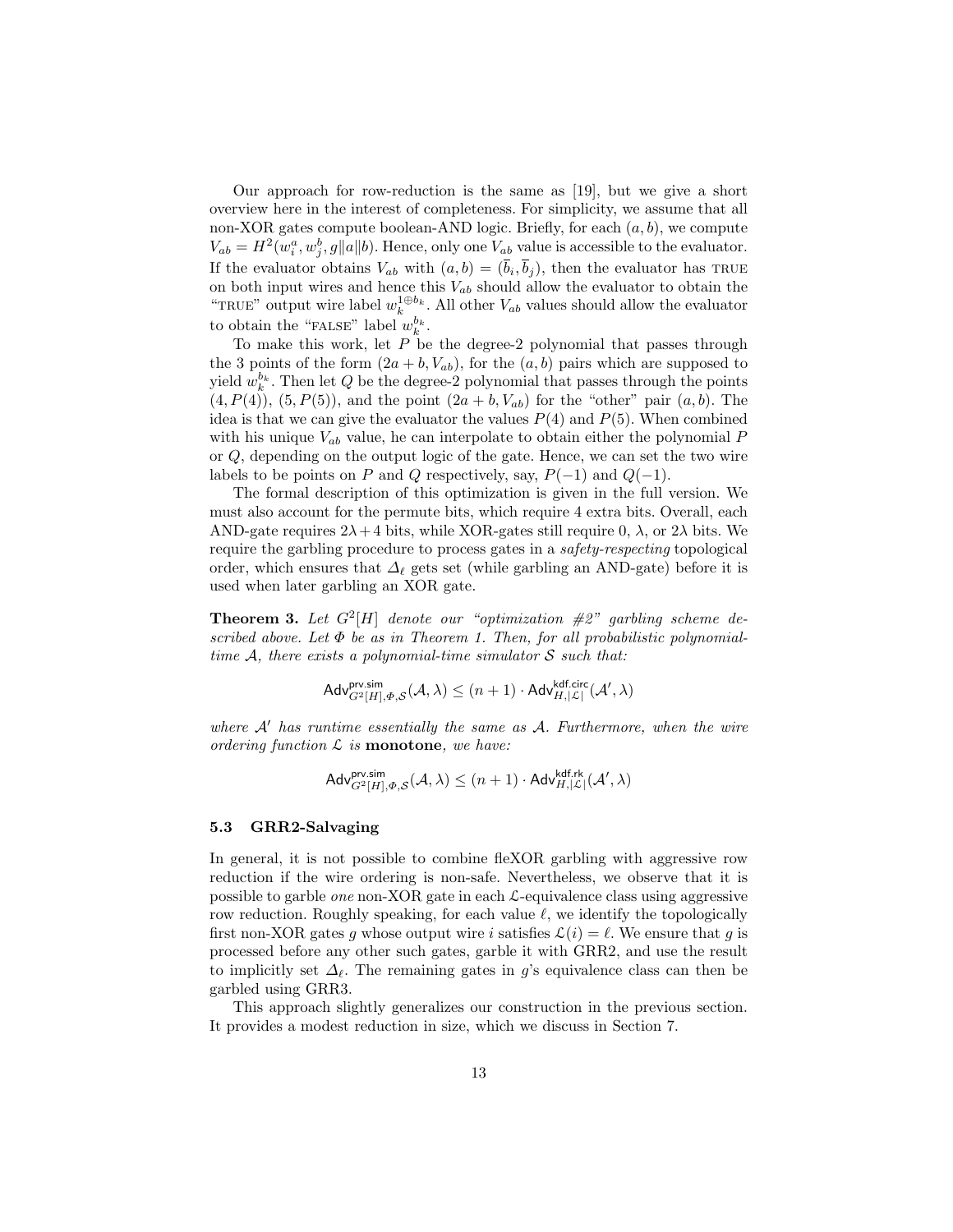## 6 Optimizing the Choice of Wire Orderings

We have identified two types of wire orderings for use with our fleXOR construction: monotone and safe ordering. In this section, we consider the problem of optimizing the choice of wire ordering: i.e., a safe/monotone wire ordering that minimizes the size of the fleXOR-garbled circuit. In particular, we need only consider the total size of garbled XOR gates. An XOR gate with input wires  $i$  and j and output wire k, requires two ciphertexts if  $\mathcal{L}(i) \neq \mathcal{L}(k)$  and  $\mathcal{L}(j) \neq \mathcal{L}(k)$ , requires one ciphertext if only one of the inequalities holds, and is "free" (no ciphertexts) if  $\mathcal{L}(i) = \mathcal{L}(j) = \mathcal{L}(k)$ .

#### 6.1 Monotone Orderings

We start by showing that the problem of finding an *optimal monotone ordering* of a circuit is NP-complete. In particular, we prove the following theorem in the full version, via a simple reduction to 3SAT.

**Theorem 4.** The following problem is NP-complete: Given a circuit  $C$  and integer  $N$ , determine whether there is a monotone wire ordering of  $C$  for which garbling the XOR gates using the fleXOR scheme requires at most N ciphertexts.

It is, however, easy to find at least some monotone wire ordering, using an elementary linear-time algorithm. First, assign each input wire i to  $\mathcal{L}(i) = 1$ . Then process the gates in topological order and assign to each output wire the minimum  $\mathcal L$  allowed by the monotonicity condition. We mention this simple approach only because it can be computed on the fly at basically no expense, in the same pass that garbles the circuit. This may be important in memory-critical applications where circuits are processed via streaming.

In Figure 2, we propose a better heuristic for monotone orderings, inspired by the following observation. Note that it is only the non-XOR gates which necessarily increase the wire ordering number between input and output wires of a gate. Define the **non-XOR-depth** of a wire i in a circuit C as the maximum number of non-XOR gates among all directed paths from i to an output wire. The non-XOR-depth of every gate in a circuit can be computed via a simple dynamic programming approach. Then, we define a wire-ordering function  $\mathcal L$  so that  $\mathcal{L}(i)$  + non-XOR-depth $(i)$  is constant for all wires i. Hence, wires closer to the outputs receive higher wire-ordering. This heuristic is in fact optimal, and results in all XOR gates free, when the circuit has fan-out 1 (i.e., the circuit encodes a formula). It is also not hard to prove that it minimizes the size of the range of the wire-ordering function hence (intuitively) increasing the likelihood of the input and output wires of an XOR gate being in the same class.

We further refine this heuristic by revisiting each XOR gate one more time, in topological order, and reducing the order of each output wire to maximum of orders of its input wires (if this is not already the case). If done in topological order, this does not affect the monotonicity of the ordering.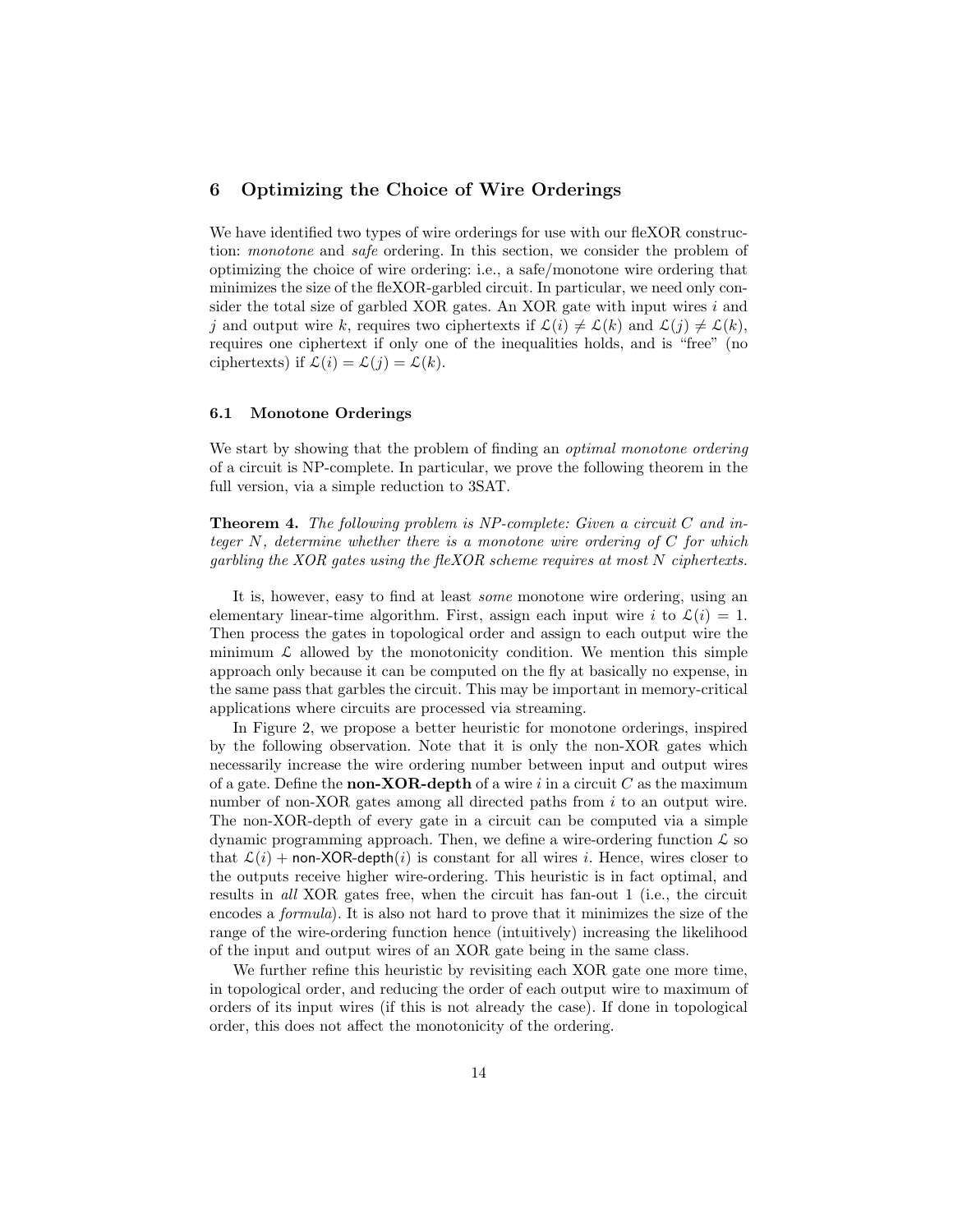```
for every wire i:
      compute non-XOR-depth[i]
set \Lambda = 1 + \text{num} wires in circuit
for each wire i:
      set \mathcal{L}[i] := \Lambda – non-XOR-depth[i]for each XOR gate q in topo. order:
      denote q's inputs wires by i, jdenote q's output wire by kif \mathcal{L}[k] > \max\{\mathcal{L}[i], \mathcal{L}[j]\}set \mathcal{L}[k] := \max\{\mathcal{L}[i], \mathcal{L}[j]\}
```

```
for each input wire i:
     set \mathcal{L}[i] := 1set count := 2for each gate g, in topo. order:
     denote g's output wire by kif q is an XOR gate:
          set \mathcal{L}[k] := 1else:
          set \mathcal{L}[k] := countcount := count + 1
```
Fig. 2. Monotone wire ordering heuristic

Fig. 3. Safe wire ordering heuristic

Proposition 5 The algorithm of Figure 2 computes a monotone wire ordering in linear time.

We implemented both heuristic algorithms for monotone orderings, and tested them on a wide range of circuits. In general, our second heuristic algorithm outperforms the elementary one by 20-40% (in terms of average cost per XOR gate).

## 6.2 Safe Orderings

The constraints for safe wire ordering are fairly strict, making it challenging to devise good heuristic algorithms that minimize the number ciphertexts needed to garble XOR gates. Nevertheless, we introduce a simple and intuitive algorithm that performs well in practice as demonstrated in our analysis in the following section.

Since the output wires of non-XOR gates must have distinct  $\mathcal{L}\text{-values}$  in a safe ordering, our idea is to assign such wires values incrementally, and in topological order, starting from 2. Then, for each XOR gate, we let the  $\mathcal{L}\text{-value}$ of its output wire be 1 (see Figure 3). The resulting ordering will always satisfy the definition of a safe ordering. In particular, if wire  $i$  influences a non-XOR gate with output wire j, then  $\mathcal{L}(i) < \mathcal{L}(j)$ , either by the topological constraint (when wire i emanates from a non-XOR gate), or because  $\mathcal{L}(i) = 1 < \mathcal{L}(i)$ (when i emanates from an XOR gate).

Proposition 6 The algorithm of Figure 3 computes a safe wire ordering in linear time.

## 6.3 Other Constraints for Wire Orderings

Here we considered safe and monotone orderings separately, but we note that it is possible (and interesting) to consider their combination i.e. optimization problems for orderings that are both safe and monotone. We leave open the problem of designing good heuristics for this problem.

As mentioned earlier, using a trivial wire ordering (all wires assigned the same index) causes fleXOR construction to collapse to free-XOR.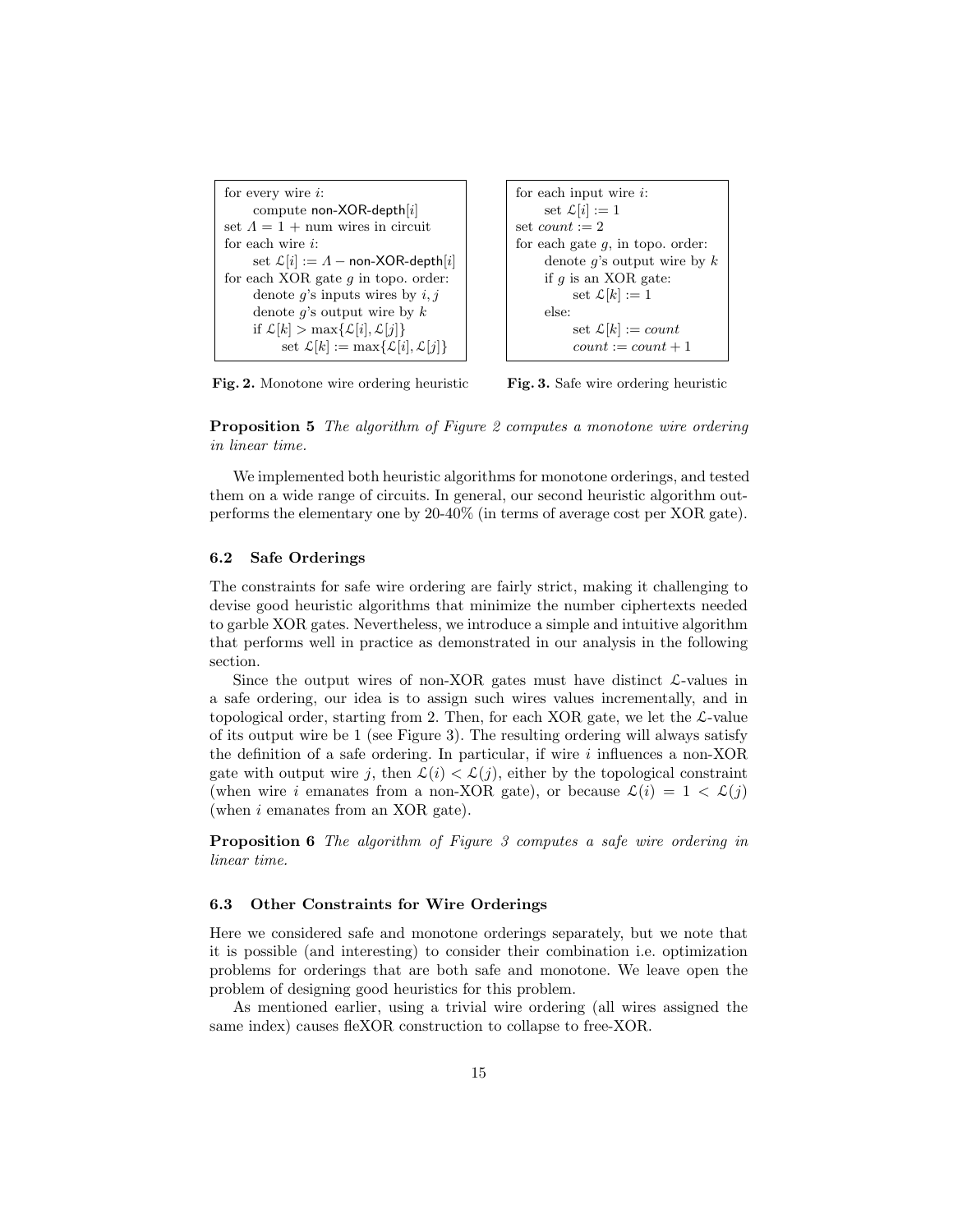|                          |                       | flexOR        |                          |                           |      |
|--------------------------|-----------------------|---------------|--------------------------|---------------------------|------|
| circuit                  | GRR2                  | free-XOR      | monotone                 | safe                      | best |
| DES                      | 2.0(2.0)              | 2.79(0.0)     | 2.84(0.93)               | 1.89 $(0.38)$             | 1.89 |
| AES                      | 2.0(2.0)              | 0.64(0.0)     | 0.76(0.15)               | 0.72(0.37)                | 0.64 |
| $SHA-1$                  | 2.0(2.0)              | 1.82(0.0)     | 2.02(0.75)               | 1.39 $(0.45)$             | 1.39 |
| <b>SHA-256</b>           | 2.0(2.0)              | 2.05(0.0)     | 2.26(0.76)               | 1.56 $(0.60)$             | 1.56 |
| Hamming distance         | 2.0(2.0)              | 0.50(0.0)     | 0.67(0.20)               | <b>0.50</b> $(0.20)$ 0.50 |      |
| minimum in set           | 2.0(2.0)              | 0.87(0.0)     | 1.01(0.41)               | 0.87(0.41)[0.87]          |      |
| $32 \times 32$ fast mult | $\overline{2.0(2.0)}$ | 0.90(0.0)     | $\overline{1.15}$ (0.36) | $\overline{0.94}$ (0.49)  | 0.90 |
| 1024-bit millionaires    | (2.0)<br>$2.0\,$      | 1.00<br>(0.0) | 1.08(0.25)               | 1.00 $(0.50)$             | 1.00 |

Fig. 4. Comparison of standard garbling (with GRR2 row reduction), free-XOR, and fleXOR instantiations. The main number in each cell shows average number of ciphertexts per gate; the number in the parentheses shows average number of ciphertexts per XOR gate only.

Most 2PC protocols based on garbled circuits require only what is provided by the "garbling schemes" abstraction of [3] which we use here. The fleXOR construction is thus automatically compatible with these protocols. However, some protocols [20, 16] "break the abstraction boundary" of garbling schemes and include optimizations that take advantage of specific properties of free-XOR. In particular, they only require that either the input wires or output wires all share a common offset (sometimes across several garbled circuits); they do not require anything of the internal wires. It is easy to include such a constraint on input/output wires in a fleXOR wire ordering, allowing fleXOR to be compatible with these protocols as well.

# 7 Performance Comparison

In this section we empirically evaluate the performance of our fleXOR approach against free-XOR and standard (GRR2) garbling. We obtained several circuits of interest [21, 7] and evaluated the performance of our garbling schemes on them. As outlined in the introduction, our primary metric is the size (number of ciphertexts) needed to garble a circuit. The results are summarized in Figure 4.

Eliminating the circularity assumption. As discussed earlier, fleXOR avoids the strong circular-security assumption of free-XOR, when instantiated with a monotone wire ordering. Weakening the assumption does come at a cost, since not all XOR gates are free as a result. Comparing the 2nd and 3rd colums in Figure 4 illustrates the cost savings of circularity. In general, we show that the circularity assumption can be eliminated with a typical increase in garbled circuit size of around 10% (and never more than 20% in our analysis).

We used the heuristic method of Figure 2 for finding good monotone wire orderings (it performed better than the elementary method, on all circuits we tried). The numbers for free-XOR and for fleXOR+monotone both reflect mild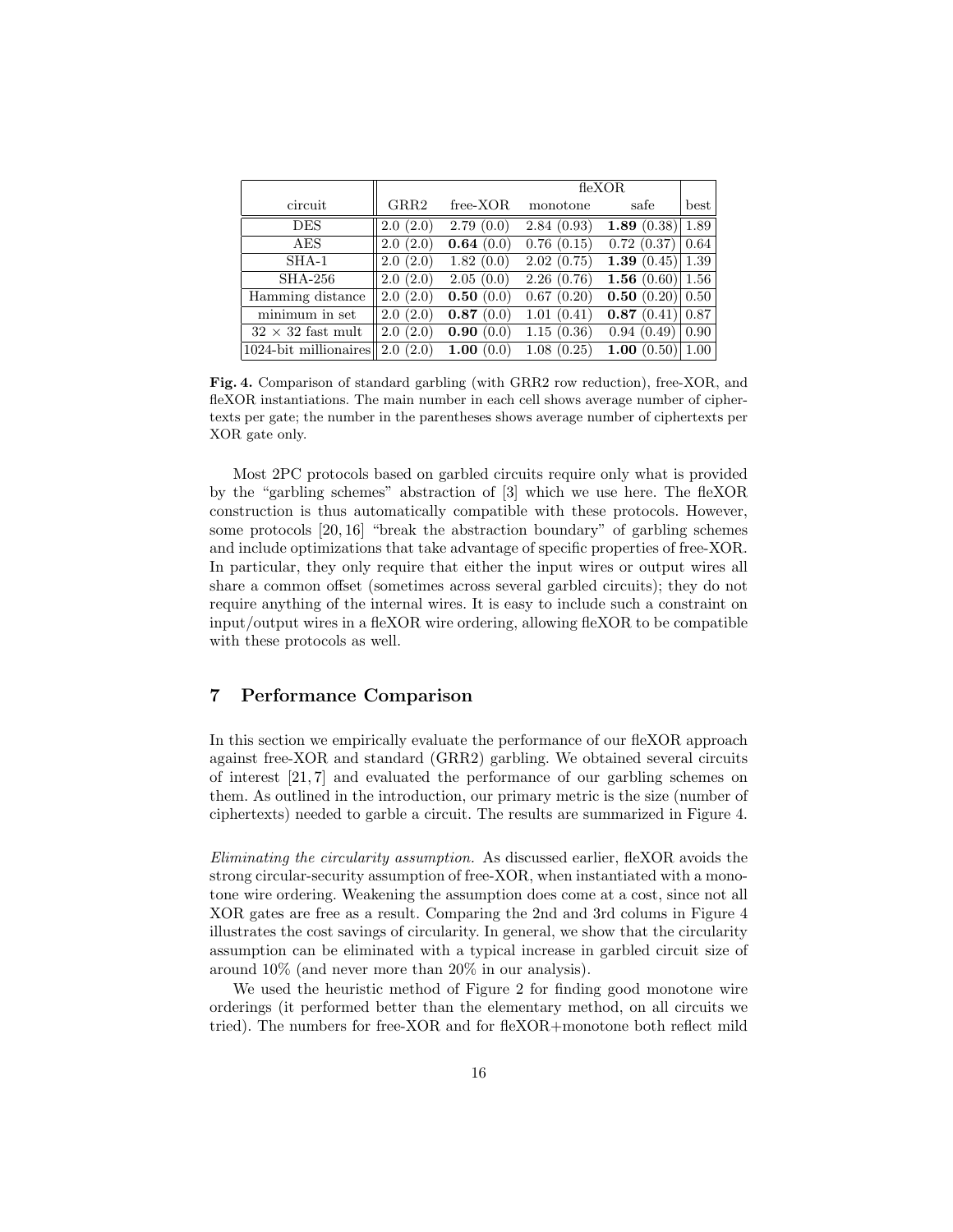(GRR3) row reduction for the non-XOR gates, except that we apply GRR2 salvaging (Section 5.3) for fleXOR. The gain from GRR2-salvaging varies considerably, but is sometimes noticeable. For example, the numbers in Figure 4 reflect a savings from GRR2-salvaging of 3976 ciphertexts for SHA256, but only 40 for the AES circuit.

Beating (and matching) free-XOR efficiency. As discussed earlier, fleXOR is compatible with aggressive (GRR2) row reduction when it is instantiated with a safe wire ordering. We used the heuristic of Figure 3 to compute good safe orderings for all circuits. The last column of Figure 4 shows the size of the resulting garbled circuits. We point out that the fleXOR-garbled circuit was larger than the free-XOR garbled circuit in only two cases: For the AES circuit (which contained a significantly higher proportion of XOR gates than any other circuit we obtained), the fleXOR garbling was 12% larger than free-XOR; for the fast multiplication circuit, fleXOR was 5% larger. Our best performance was from the DES circuit, whose fleXOR-garbled circuit was  $32\%$  smaller than free-XOR.

Again we emphasize that any implementation of fleXOR matches the performance of free-XOR when assigning all wires the same index in the wire ordering. Hence, any implementation of fleXOR would easily be able to be provide whichever of the two wire orderings — safe fleXOR or free-XOR — was preferable, on a per-circuit basis, to realize the column labeled "best" in Figure 4.

 $(Sub)Optimality$ . Finally, we emphasize that we did not attempt to find **optimal** orderings for any circuit (which is NP-hard in general), only "good enough" wire orderings found by our simple heuristics. Hence, fleXOR has potential to produce garbled circuits even smaller than the ones reflected in our empirical results here. It is also possible that the circuits themselves could be optimized for fleXOR, similar to how some circuits are currently optimized for free-XOR (i.e., to minimize the number of non-XOR gates).

## References

- 1. B. Applebaum. Garbling XOR gates"for free" in the standard model. In A. Sahai, editor, TCC 2013, volume 7785 of LNCS, pages 162–181. Springer, Mar. 2013.
- 2. D. Beaver, S. Micali, and P. Rogaway. The round complexity of secure protocols (extended abstract). In 22nd ACM STOC, pages 503–513. ACM Press, May 1990.
- 3. M. Bellare, V. T. Hoang, and P. Rogaway. Foundations of garbled circuits. In T. Yu, G. Danezis, and V. D. Gligor, editors, ACM CCS 12, pages 784–796. ACM Press, Oct. 2012.
- 4. M. Bellare and P. Rogaway. The security of triple encryption and a framework for code-based game-playing proofs. In S. Vaudenay, editor, EUROCRYPT 2006, volume 4004 of LNCS, pages 409–426. Springer, May / June 2006.
- 5. S. G. Choi, J. Katz, R. Kumaresan, and H.-S. Zhou. On the security of the "free-XOR" technique. In R. Cramer, editor, TCC 2012, volume 7194 of LNCS, pages 39–53. Springer, Mar. 2012.